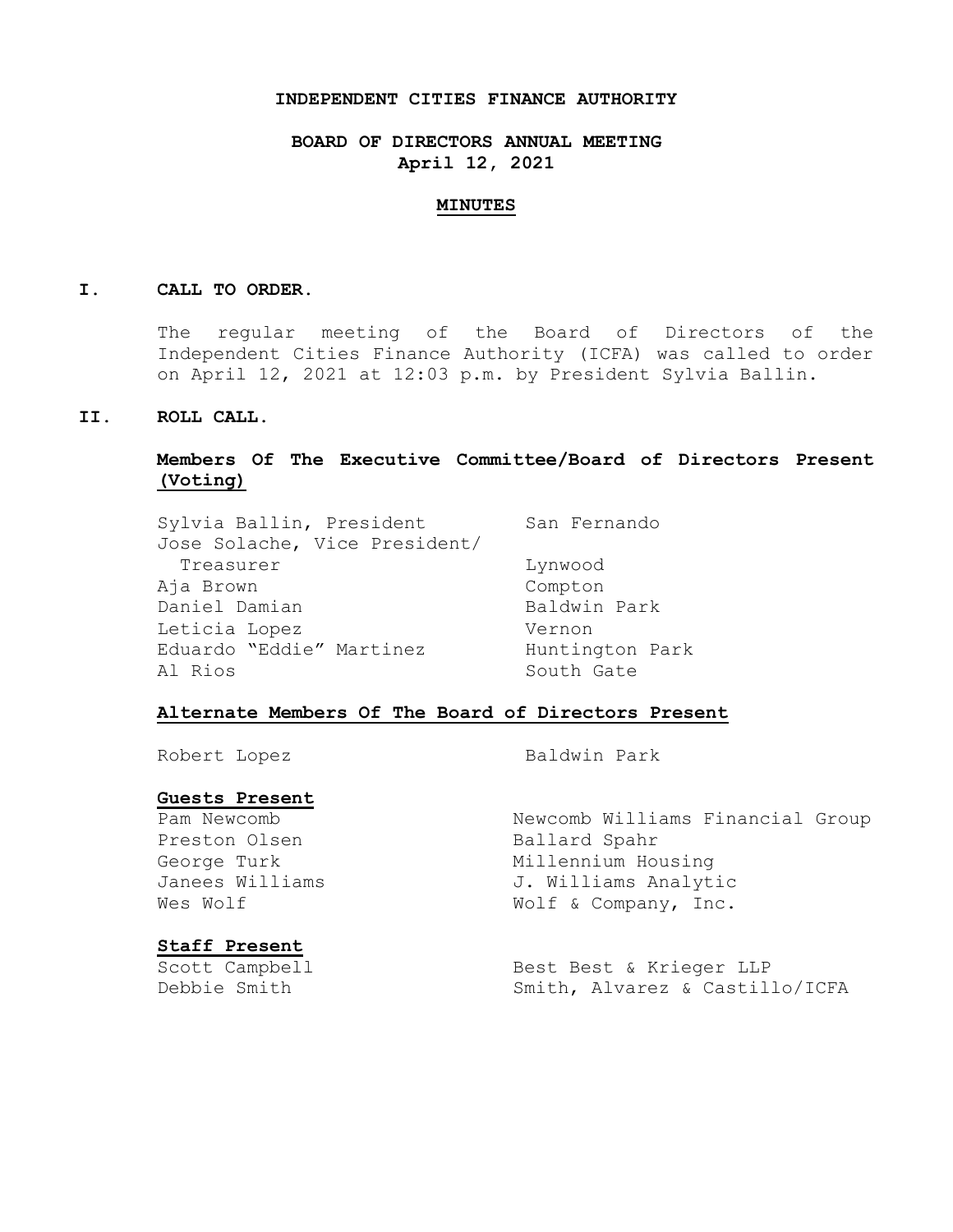# **III. AMENDMENTS OR ADJUSTMENTS TO THE AGENDA.**

There were no amendments or adjustments to the agenda.

#### **IV. PUBLIC COMMENTS.**

There were no members of the public who wished to speak.

#### **V. NEW BUSINESS.**

# **A. APPROVAL OF THE MINUTES OF THE DECEMBER 22, 2020 BOARD OF DIRECTORS MEETING.**

It was moved by Aja Brown, seconded by Eduardo Martinez, and unanimously carried by the following roll call vote to approve the minutes of the December 22, 2020 Board of Directors meeting:

AYES: Sylvia Ballin (San Fernando), Aja Brown (Compton), Daniel Damian (Baldwin Park), Leticia Lopez (City of Vernon), Eduardo Martinez (Huntington Park) NOES: None ABSTAIN: None ABSENT: City of Lynwood, City of South Gate

Vice President/Treasurer Jose Solache, City of Lynwood, joined the meeting at 12:06 p.m.

**B. APPROVAL OF THE REFINANCING OF A MANUFACTURED HOME COMMUNITY BY ICFA FOR MILLENNIUM HOUSING OF CALIFORNIA AND ITS AFFILIATES COACH OF SAN DIEGO, INC. AND MILLENNIUM HOUSING CORPORATION, LOCATED IN THE CITY OF CAPITOLA, COUNTY OF SANTA CRUZ.**

Staff reported generally as follows:

The proposal is to finance the refunding of a manufactured home community in the City of Capitola located in the County of Santa Cruz (Castle Mobile Estates), on behalf of Millennium Housing. Millennium originally purchased the park in July of 2011 through ICFA.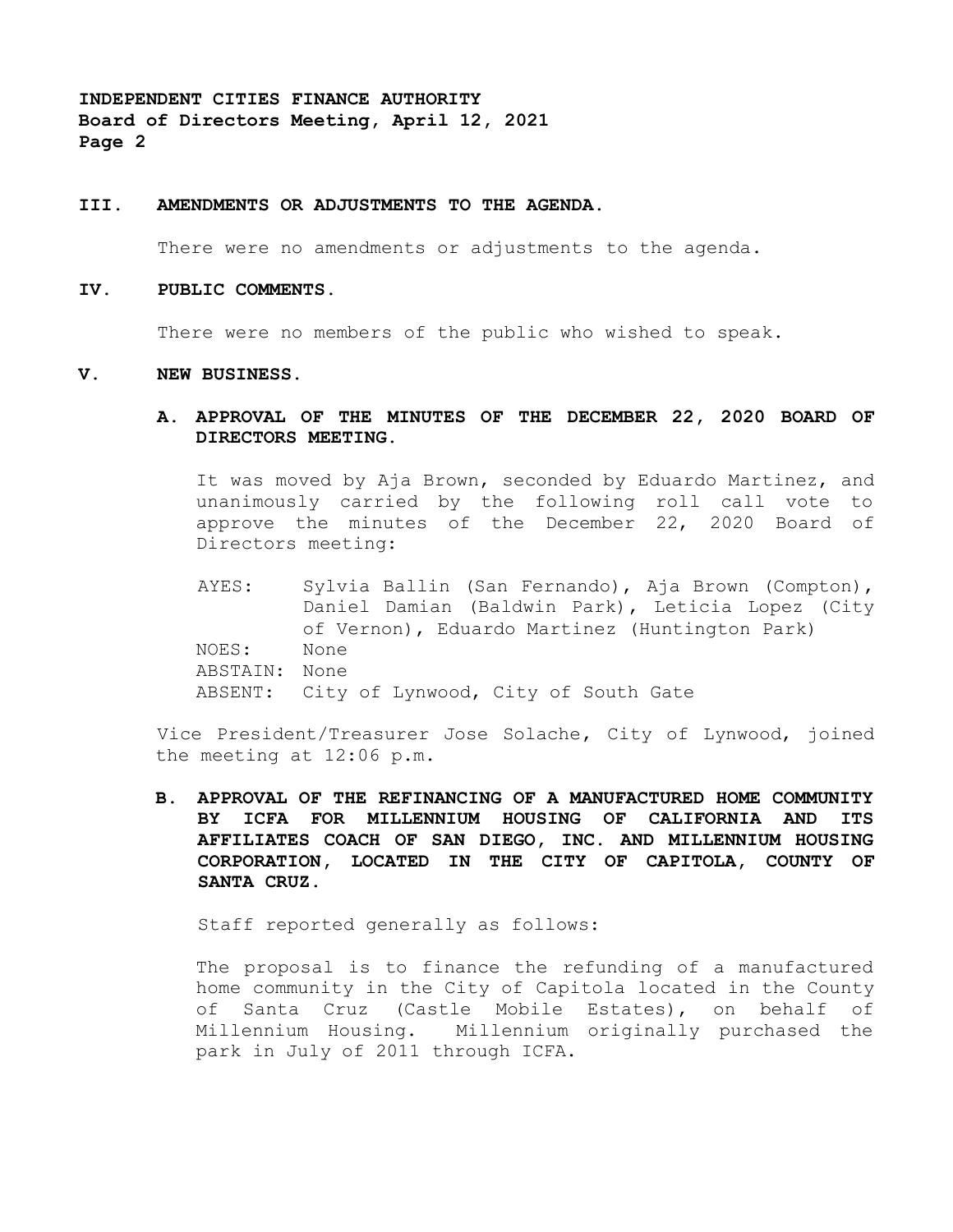Staff noted that refinancing the park at this time will allow Millennium to repay a loan from the City of Capitola and provide additional funds for improvements in the park. The finance team and costs of issuance for the project for the project were also discussed

George Turk of Millennium Housing provided a brief report on the park. He indicated that by refinancing the park, the loan from the City will be paid off 10 years earlier than anticipated and that more monies will be available for rental assistance to residents of the park.

It was noted that the City of Capitola conducted a TEFRA hearing on April 8th to approve the bond financing.

President Ballin thanked Millennium Housing for bringing this financing to the Authority, and asked if there were any additional questions or comments.

A question was asked about the costs associated with the financing. Staff referred Board Members to the agenda packet where in the sources and uses of funds were enumerated.

President Ballin asked staff to provide pictures of the parks brought before the Board which would allow Board Members to see first-hand what the parks look like. Staff agreed to make sure photos are provided for future financings.

President Ballin asked if there were any further questions or comments. There were none.

It was moved by Aja Brown, seconded by Jose Solache, Sharif, and unanimously carried by the following roll call vote to approve all aspects of the proposed financing for Castle Mobile Estates on behalf of Millennium Housing:

AYES: Sylvia Ballin (San Fernando), Aja Brown (Compton), Daniel Damian (Baldwin Park), Leticia Lopez (City of Vernon), Eduardo Martinez (Huntington Park), Jose Solache (City of Lynwood) NOES: None ABSTAIN: None ABSENT: City of South Gate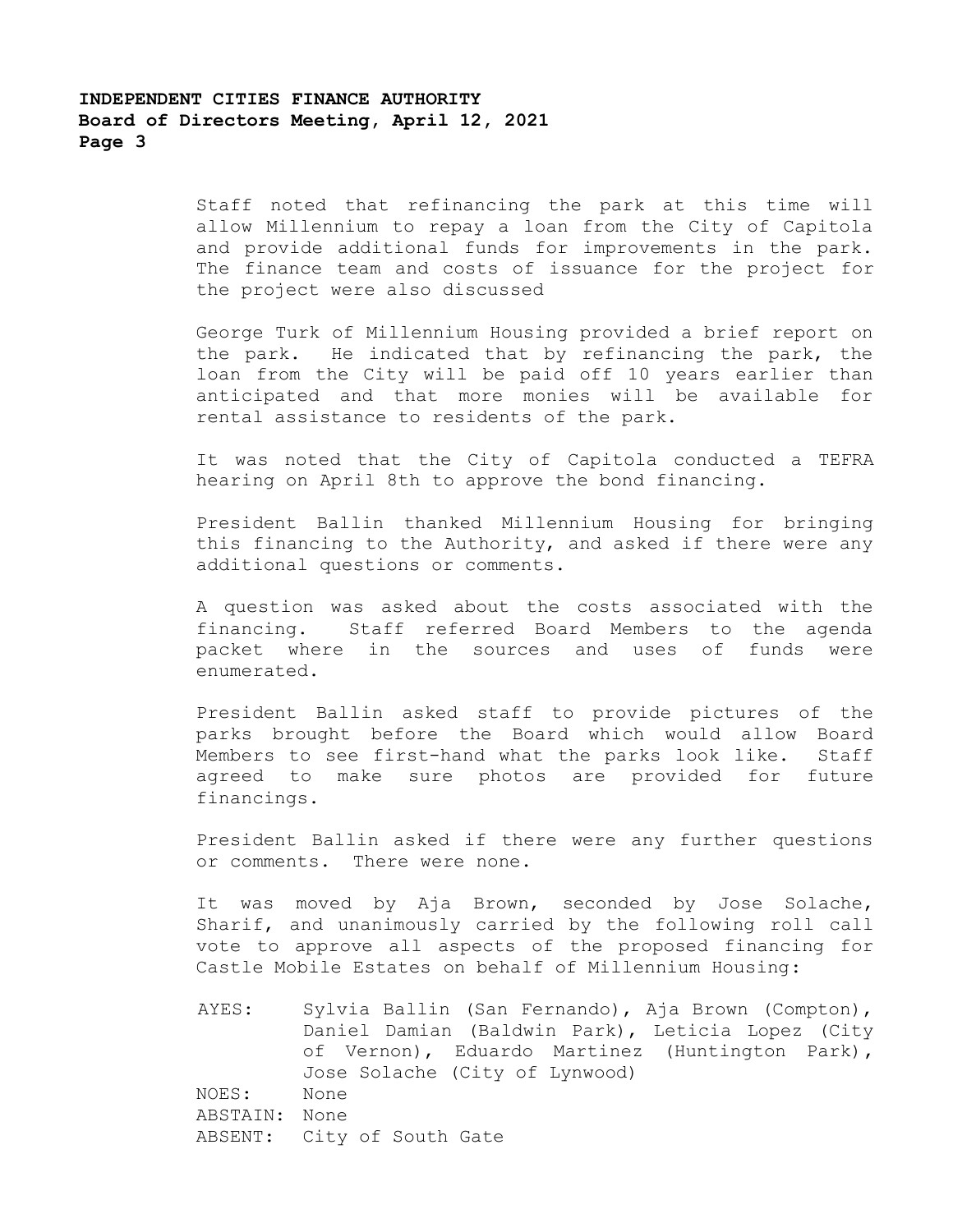> Board Member Al Rios, City of South Gate, joined the meeting at 12:09 p.m.

> **C. APPROVAL/ADOPTION OF RESOLUTION NO. 2021-1 (A RESOLUTION OF THE BOARD OF DIRECTORS/EXECUTIVE COMMITTEE OF THE INDEPENDENT CITIES FINANCE AUTHORITY AUTHORIZING THE ISSUANCE IN ONE OR MORE SERIES OF ITS NOT TO EXCEED \$12,500,000 AGGREGATE PRINCIPAL AMOUNT OF INDEPENDENT CITIES FINANCE AUTHORITY MOBILE HOME PARK REVENUE REFUNDING BONDS (CASTLE MOBILE ESTATES) SERIES 2021, AND APPROVING CERTAIN DOCUMENTS AND AUTHORIZING CERTAIN ACTIONS IN CONNECTION THEREWITH)**

Staff reported generally as follows:

Resolution 2021-1 is the ICFA document which formally authorizes the issuance and delivery of the bonds and authorizes the execution of the bond documents. The various bond documents facilitate the funding thereof.

It was noted that ICFA will receive a fee at closing equal to 20 basis points times the principal amount of the bonds issued. ICFA will thereafter receive an annual fee equal to 10 basis points on the outstanding principal of the bonds as long as the bonds are outstanding. The bonds are not an obligation of the Authority. They are payable solely from revenues from the park to repayment of the bonds. Generally, after issuance of the bonds, ICFA's responsibilities will be limited to reviewing reports provided by the Oversight Agent and Trustee.

President Ballin asked if there were any questions or comments. There were none.

It was moved by Aja Brown, seconded by Daniel Damian, and unanimously carried by the following roll call vote to approve/adopt Resolution 2021-1 approving the bond issuance and the various agreements and documents relating thereto and to authorize President Ballin and staff to execute all necessary documents relating thereto: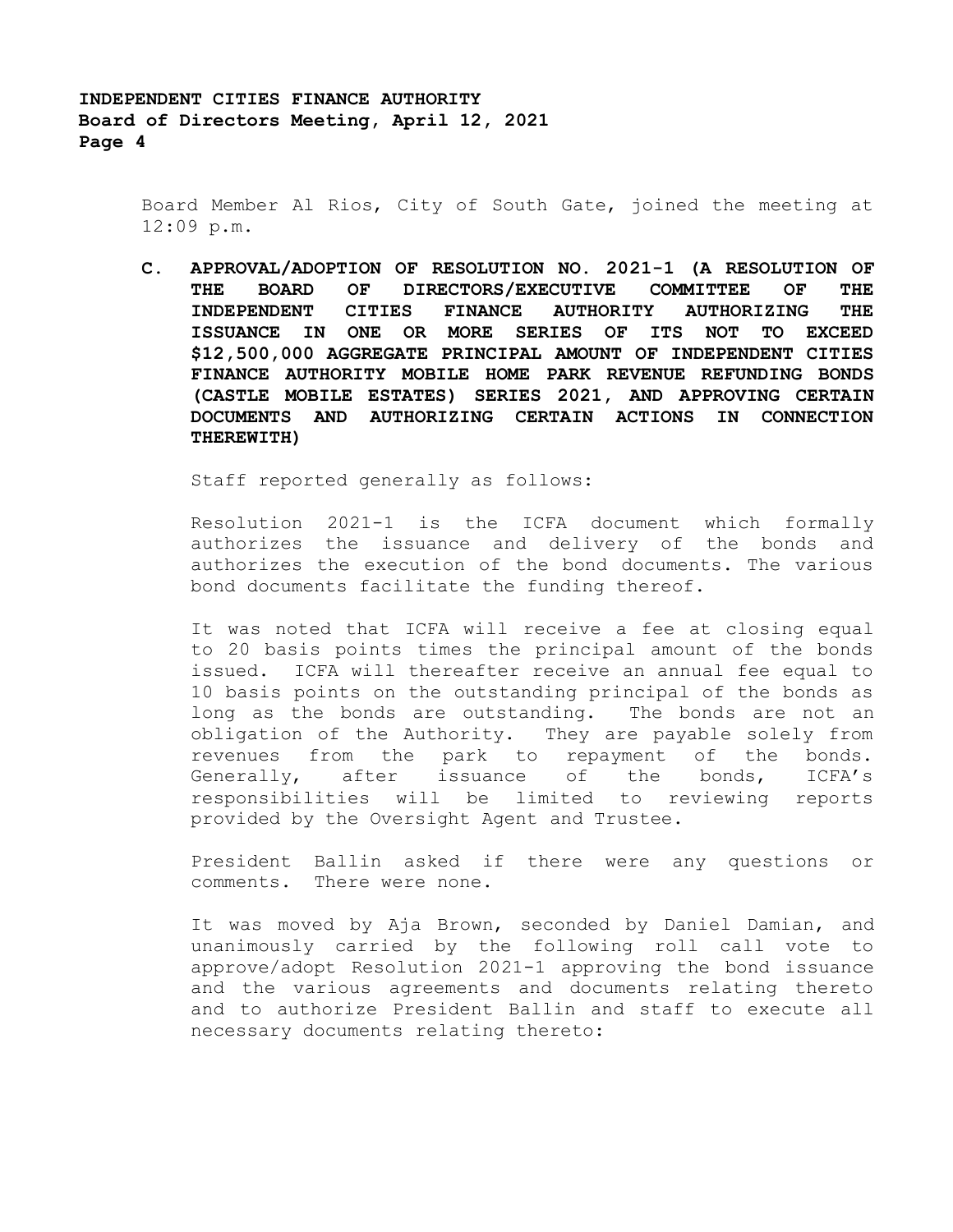> AYES: Sylvia Ballin (San Fernando), Aja Brown (Compton), Daniel Damian (Baldwin Park), Leticia Lopez (City of Vernon), Eduardo Martinez (Huntington Park), Jose Solache (City of Lynwood), Al Rios (City of South Gate) NOES: None ABSTAIN: None ABSENT: None

# **D. APPROVAL OF FINANCIAL ACCOUNTING FOR THE PERIOD NOVEMBER 1, 2020 TO FEBRUARY 28, 2021.**

Vice President/Treasurer Solache referred those present to pages 9-10 of the agenda packet and provided a report on the receipts and expenditures for the period November 1, 2020 through February 28, 2021.

President Ballin asked if there were any comments or questions. There were none.

It was moved by Jose Solache, seconded by Aja Brown, and unanimously carried by the following roll call vote to approve the financial accounting for the period November 1, 2020 to February 28, 2021:

AYES: Sylvia Ballin (San Fernando), Aja Brown (Compton), Daniel Damian (Baldwin Park), Leticia Lopez (City of Vernon), Eduardo Martinez (Huntington Park), Jose Solache (City of Lynwood), Al Rios (City of South Gate) NOES: None ABSTAIN: None ABSENT: None

### **VI. COMMENTS FROM BOARD MEMBERS.**

There were no comments from Board Members.

# **VII. COMMENTS FROM STAFF.**

Staff provided an update on the recent ICFA/City of Compton Sales Tax Revenue Bond issuance noting that the financing closed on March 25, 2021.

It was noted that the financing team is in the process of highlighting cities that could benefit from the Measure M